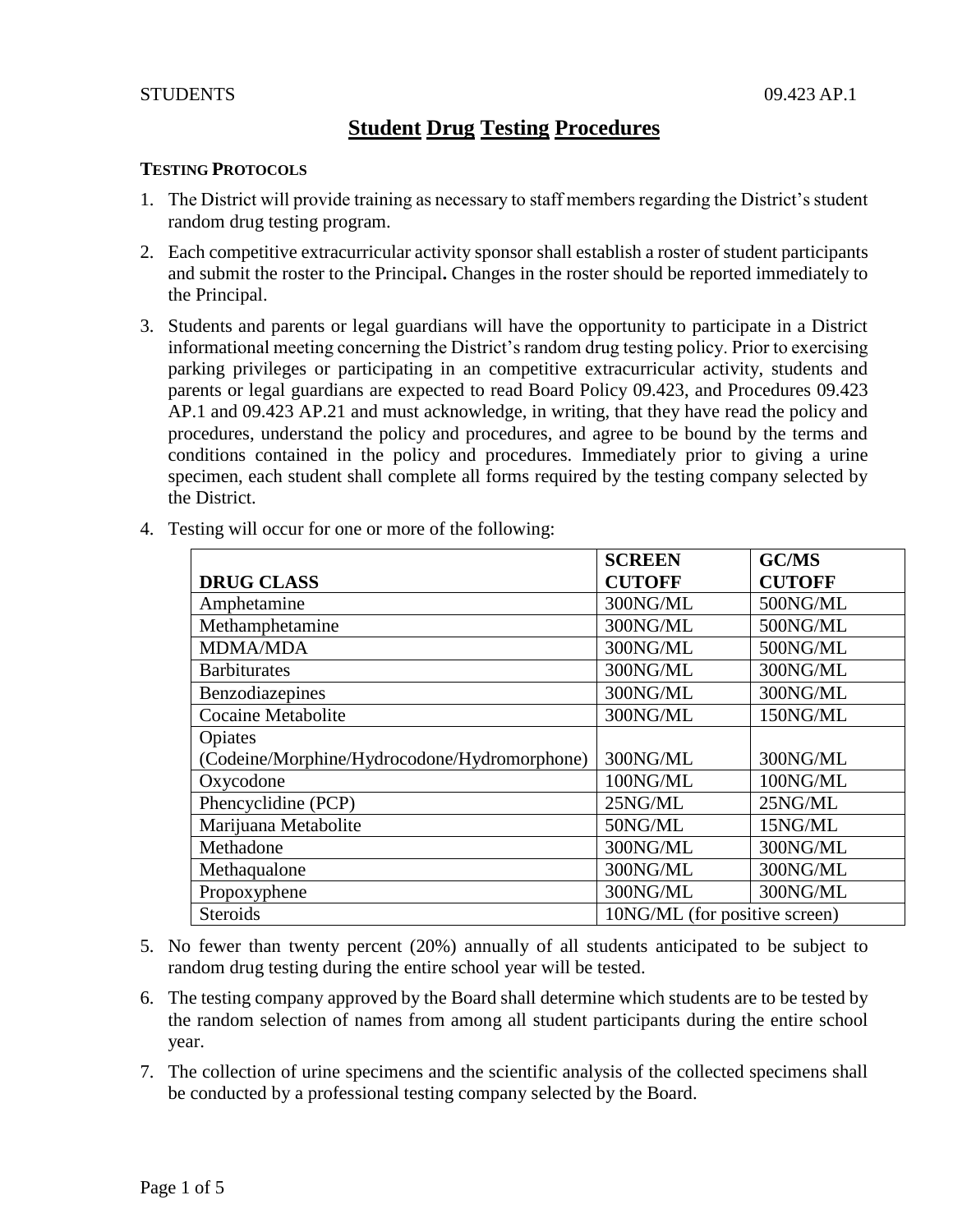- 8. Collection procedures for urine specimens shall be developed, maintained, and administered by the testing company in an effort to minimize any intrusion or embarrassment for each student, ensure the proper identification of students' specimens, minimize the likelihood of the adulteration of a urine specimen, and maintain confidentiality of test results.
- 9. The collection of urine specimens shall be conducted on school premises. If a test result is found to have been adulterated, the student may be required to be retested.
- 10. Each specimen shall initially be tested using a highly accurate immunoassay technique ("EMIT"). Initial positive results must be confirmed by gas chromatography/mass spectrometry ("GC/MS"). If the initial presumptive positive result is not confirmed by the GC/MS technique, the test shall be deemed to be negative. Only after the GC/MS confirmation shall a test result be reported as positive.
- 11. A split sample of each urine specimen given by each student shall be preserved by the testing laboratory for a minimum of twelve (12) months.
- 12. A Medical Review Officer ("MRO") is a licensed doctor of medicine or osteopathy with knowledge of drug abuse disorders. The MRO is responsible for reviewing the results of the initial and confirmatory tests by the testing laboratory and exploring alternative explanations for a non-negative result.

The MRO will contact the parent of the student whose drug screen test is non-negative and will provide them with an opportunity to discuss the non-negative test result. Following this conversation, the MRO will make an independent decision as to whether the drug screen test result, together with the parent's explanation, supports a finding of a positive drug test result.

The MRO, following the analysis of the test results, will report to the Board's third party administrator whether a student's drug screen test result was positive or negative. Only those samples which tested positive for drugs and for which the student failed to offer a satisfactory explanation will be reported. All other tests will be reported as negative.

- 13. Written confirmation of all test results shall be forwarded by the testing company to the Principal, who shall provide the results (negative or positive) to the Head Coach or Sponsor. All test results are confidential and shall be maintained by the Principal under the strictest security.
- 14. The test results forwarded to the Principal shall indicate that positive results were confirmed by the GC/MS technique and shall indicate the name of the individual for whom the test results are being reported; the type of test indicated on the custody and control form; the date and location of the test collection; the identity of the persons or entities performing the collection and analysis of the specimens and reporting test results; the verified results of the controlled substances test; and, if positive, the identity of the controlled substance(s) for which the test verified positive. Test results shall be forwarded to the Principal in a manner to ensure that the Principal cannot determine that any test was a presumptive, positive test unable to be confirmed by GC/MS.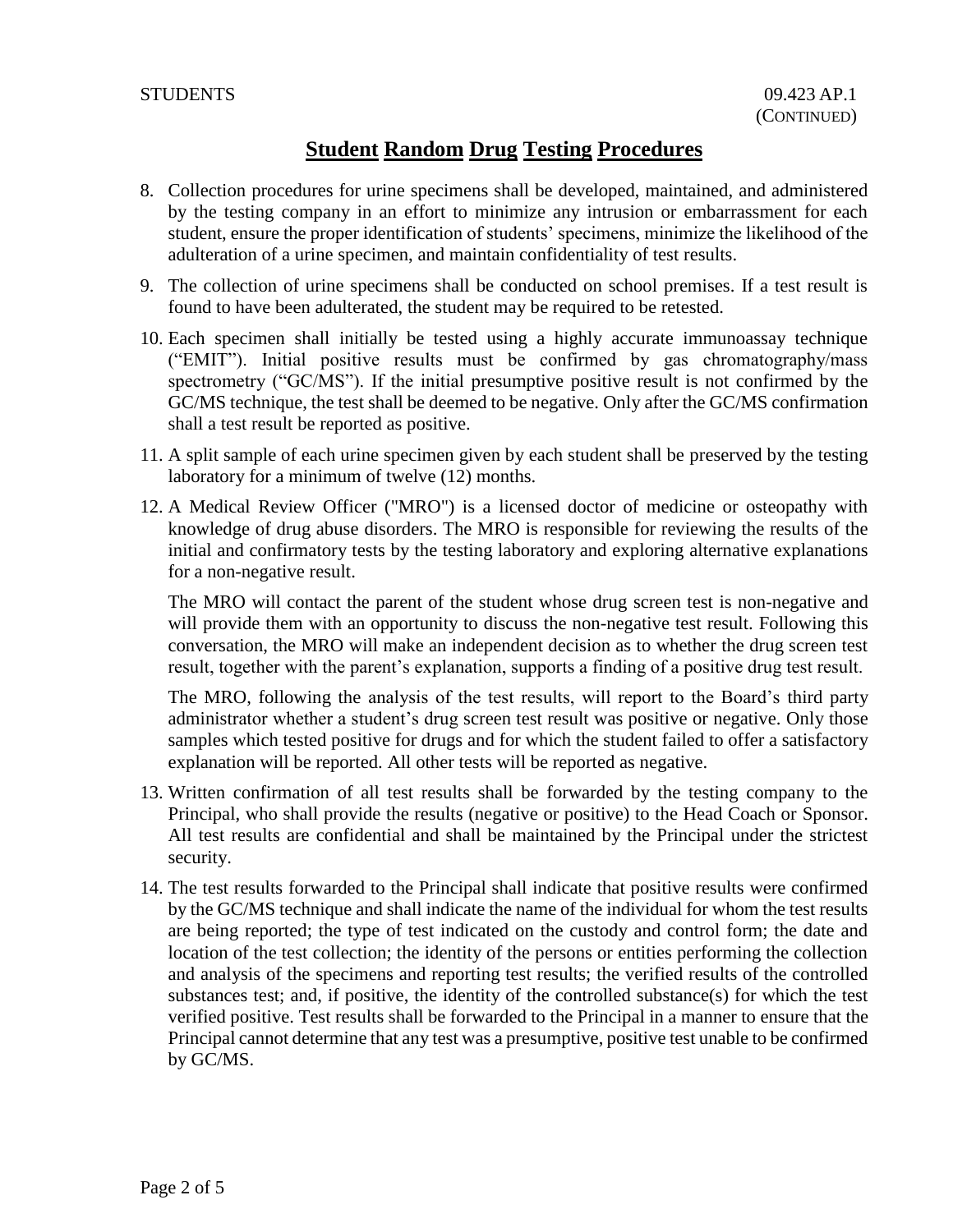- 15. In the event that a student's urine specimen produces a positive result (after the GC/MS confirmation and MRO review), the Principal/Designee, the Sponsor and/or Head Coach shall meet with the student and the student's parent(s) or legal guardian(s) to disclose and discuss the test results. At this meeting, the Principal/Designee or Head Coach or Sponsor shall advise the student and the student's parent(s) or legal guardian(s) of further procedural rights under this policy.
- 16. Any student who has tested positive or the student's parents or legal guardians may contest the test result by informing the Principal within seventy-two (72) hours of receipt of written notice of the positive test result. The student and parent shall be entitled to present any evidence they desire to defend the charge of violation of this policy prior to implementation of sanctions. The Principal may require written documentation (such as a doctor's statement) of any evidence the student may wish to present that the student feels may have affected the test results. Failure to present written documentation to support the student's defense of the case may result in the student being subject to the sanctions provided in this procedure for a positive test result. Upon request by the student's parents or legal guardians, further laboratory analysis shall be conducted with the student's remaining urine specimen preserved by the testing laboratory at the student's expense.
- 17. The final determination of the student's eligibility shall be made at the school level by the Principal.
- 18. Any refusal by a student to be tested shall be treated as a violation, and the appropriate sanctions will be assessed. (See Sanctions.) The student's parents or legal guardians shall be notified by the Principal of the refusal and sanction.
- 19. Violations shall be deemed to accumulate throughout the student's involvement in all competitive extracurricular activities and driving privileges.
- 20. Any violation by a student shall be reported to the student's parents or legal guardians,
- 21. One (1) year after the student turns eighteen (18) years old or one (1) year after the student's graduation, whichever is later, all records in regard to this procedure concerning each student shall be destroyed, and at no time shall these results or records be placed in the student's academic file or be voluntarily turned over to any law enforcement agency, or used for any purpose other than those stated herein. For students who transfer out of the District or otherwise do not fulfill the requirements for graduation, the records of that student shall be destroyed one (1) year after the student turns eighteen (18) years old.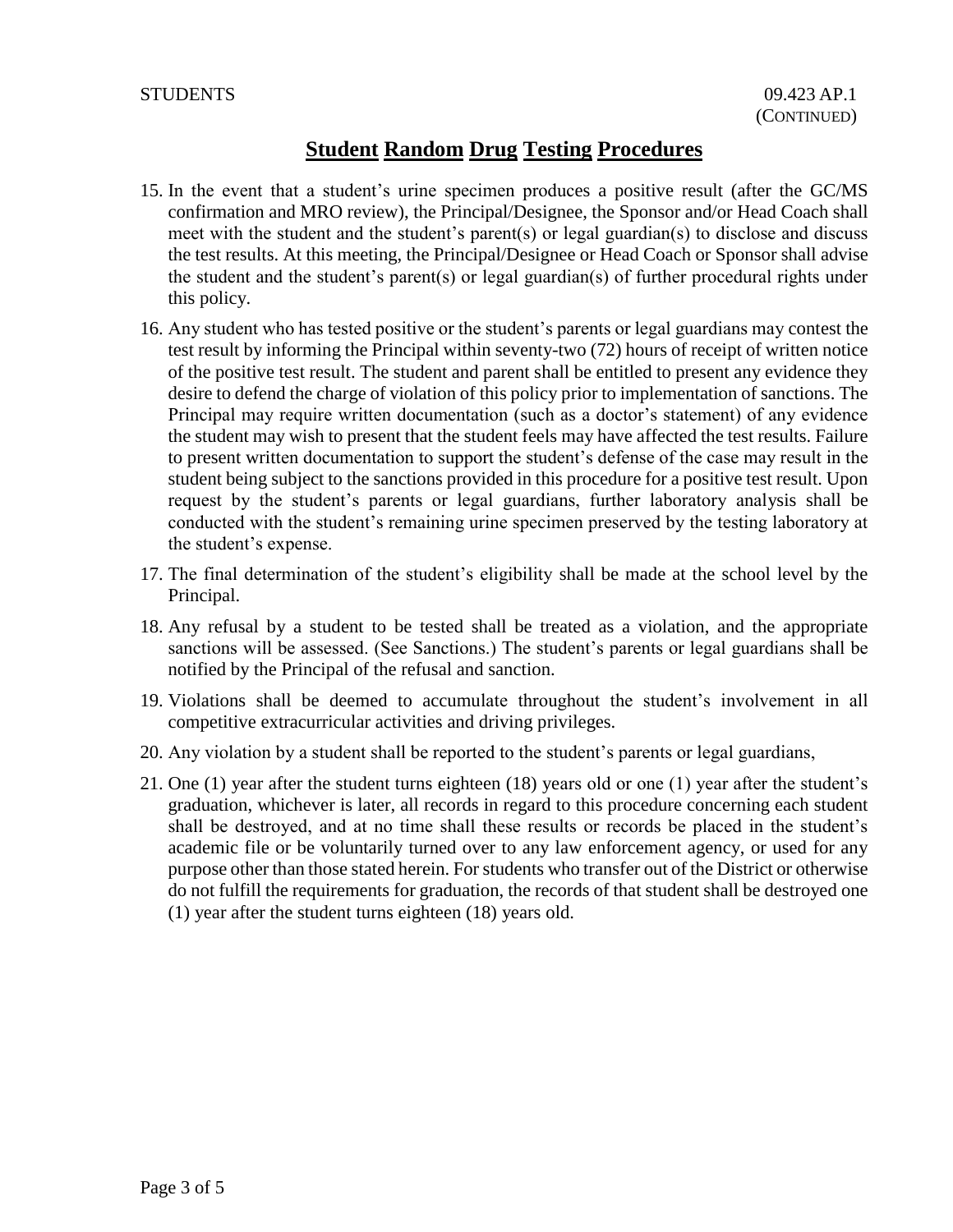#### **SANCTIONS**

## *First violation*:

- 1. The student shall be suspended for the next four (4) weeks from exercising parking privileges and/or from participating in competitive extracurricular activities. If necessary, the suspension shall carry over to the student's subsequent participation on another competitive extracurricular activity to the following season. Participation consists of practicing, dressing-out, traveling with, or receiving recognition with or for the activity(s) in which the student is involved before reinstatement to the team or squad, or re-issue of the parking permit after a first violation. Upon being placed on suspension the student and parent will receive information on available drug treatment programs. Prior to readmission to the competitive extracurricular activity or re-issue of the parking permit, the student must submit to a new drug test at the student's expense, administered in accordance with the same procedures utilized for random drug testing. The testing company currently under contract with the Board must conduct all subsequent drug tests. A positive result shall be treated as a second violation.
- 2. If a student is reinstated to the competitive extracurricular activity, or re-issued a parking permit following a first violation, the student's participation in another competitive extracurricular activity shall not be restricted solely because of the existence of the first violation, as long as the student has completed the period of suspension and was appropriately reinstated to the competitive extracurricular activity, or re-issued a parking permit. If the student elects not to seek reinstatement to a competitive extracurricular activity, or re-issue of the parking permit after the first violation (either because of the student's own election or the season concluded prior to the expiration of the student's own suspension), the student is still required to serve the unexpired portion of the suspension before the student can be eligible for any other competitive extracurricular activity and must provide a negative drug test result from the testing company currently under contract with the Board at the student's expense. A student serving a suspension for one activity may try out for a second activity if the student provides a negative drug test result from the testing company currently under contract with the Board at the student's expense. If the student successfully makes the competitive extracurricular activity, prior to participation, the student must serve the unexpired portion of the previous suspension. A positive result shall be treated as a second violation.

#### *Second violation*:

1. The student shall be suspended for a period of one (1) calendar year from the date of the most recent test that yielded positive results from exercising parking privileges and/or competitive extracurricular activities with no association with teams or squads. If necessary, the suspension shall carry over to the student's subsequent participation on another competitive extracurricular activity or the issuing of a parking permit and/or to the following season. Upon being placed on suspension the student and parent will receive information on available drug treatment programs. Prior to readmission to the competitive extracurricular activity, or re-issue of the parking permit, the student must submit to a new drug test at the student's expense, administered in accordance with the same procedure utilized for random drug testing. A positive result shall be treated as a third violation.